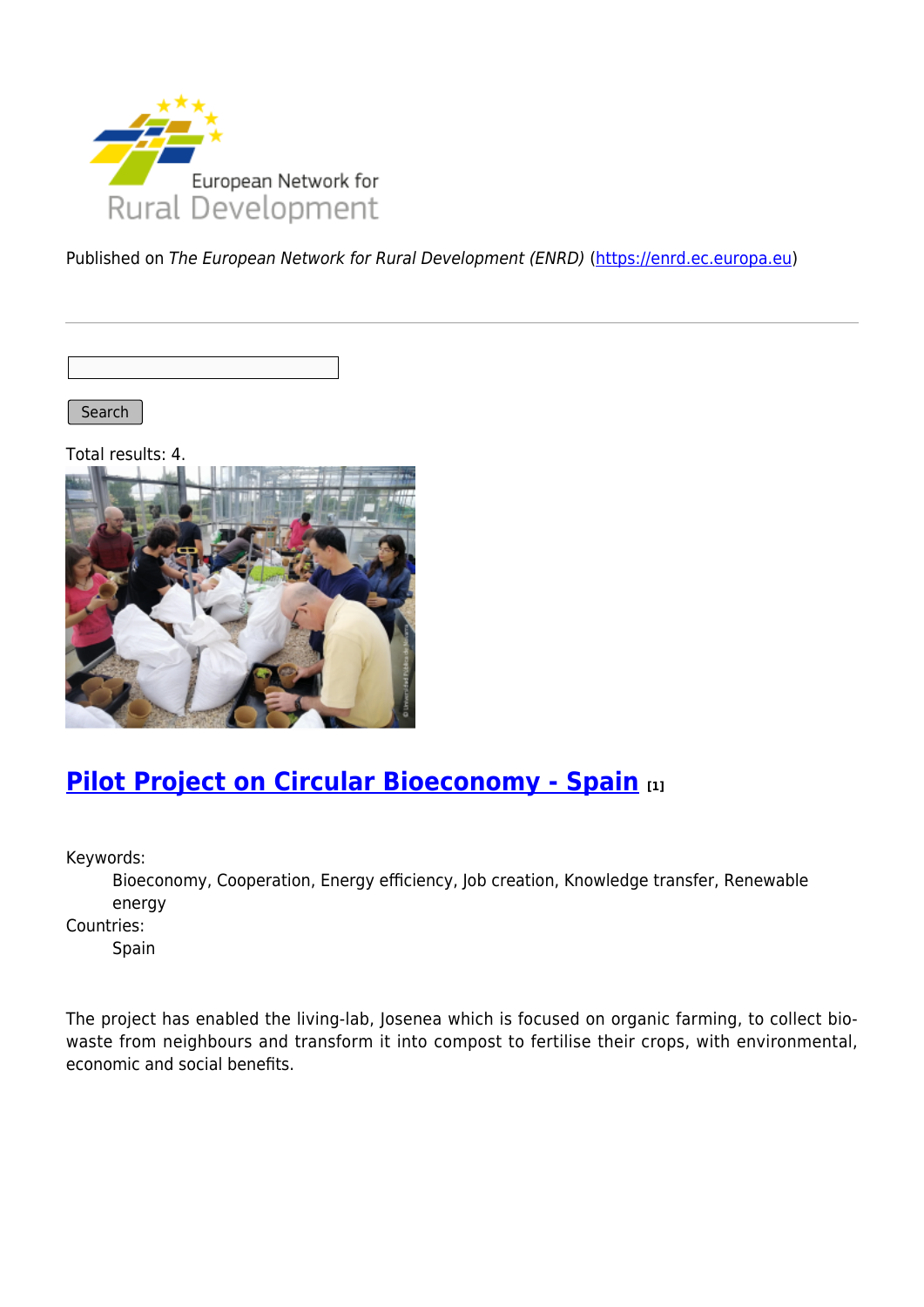

## **[Boyndie Visitor Centre](https://enrd.ec.europa.eu/projects-practice/boyndie-visitor-centre_en) [2]**

Keywords:

Job creation, LEADER/CLLD, Tourism, Vocational training & skills acquisition Countries:

United Kingdom

EAFRD funding helped expand and develop a social enterprise in rural Scotland. A new training centre is built, a visitor centre expanded and more jobs for adults with special needs created.



# **[Getting access to rural broadband for an isolated rural](https://enrd.ec.europa.eu/projects-practice/getting-access-rural-broadband-isolated-rural-community_en) [community](https://enrd.ec.europa.eu/projects-practice/getting-access-rural-broadband-isolated-rural-community_en) [3]**

Keywords:

Information & Communications Technology (ICT), LEADER/CLLD, Smart Villages, Social inclusion Countries:

Spain

A local association used EAFRD support to get broadband coverage in a rural area which was previously lacking any access to internet or telephone connection.